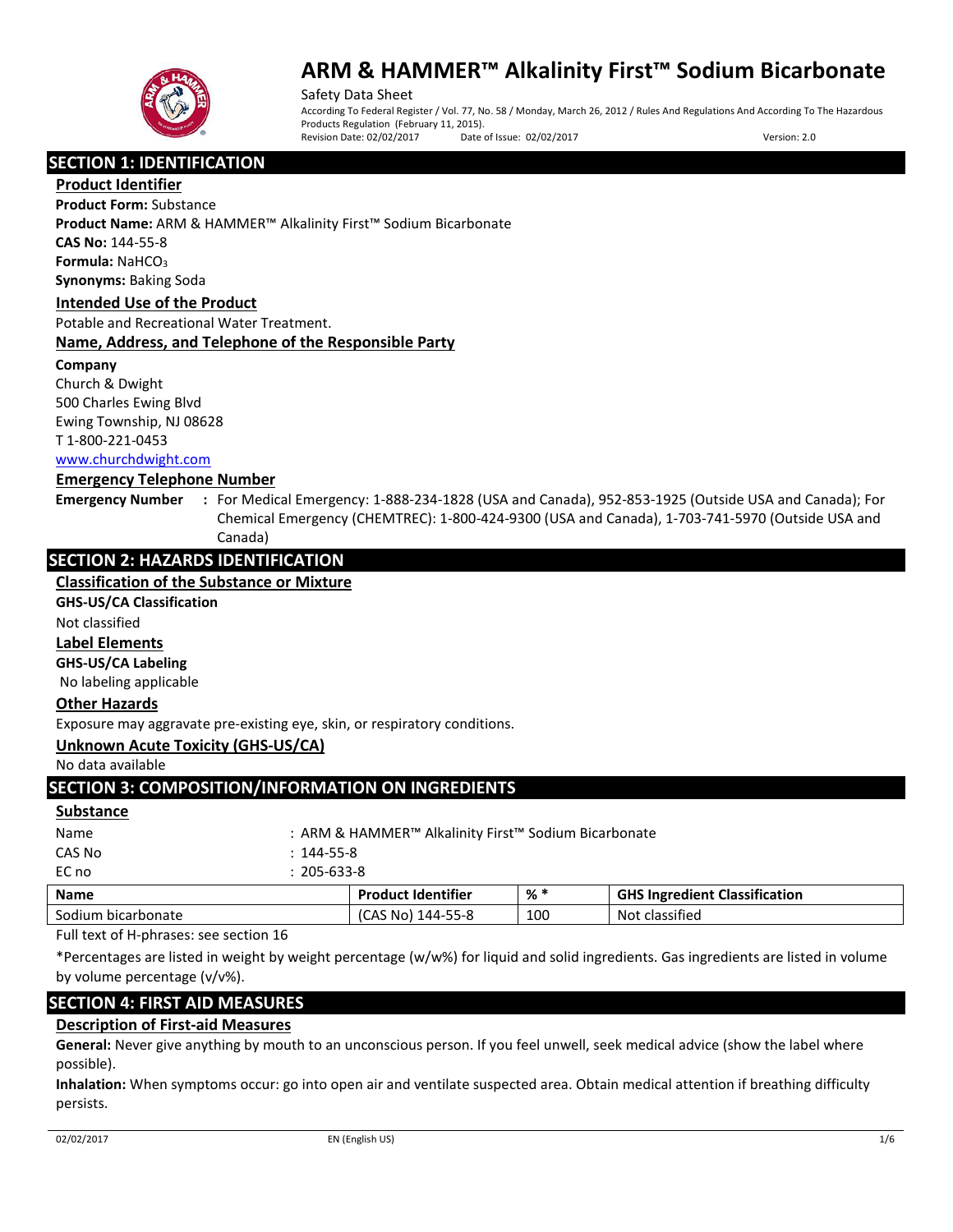### Safety Data Sheet

According To Federal Register / Vol. 77, No. 58 / Monday, March 26, 2012 / Rules And Regulations And According To The Hazardous Products Regulation (February 11, 2015).

**Skin Contact:** Remove contaminated clothing. Drench affected area with water for at least 15 minutes. Obtain medical attention if irritation develops or persists.

**Eye Contact:** Rinse cautiously with water for at least 15 minutes. Remove contact lenses, if present and easy to do. Continue rinsing. Obtain medical attention.

**Ingestion:** Rinse mouth. Do not induce vomiting. Obtain medical attention.

## **Most Important Symptoms and Effects Both Acute and Delayed**

**General:** Not expected to present a significant hazard under anticipated conditions of normal use.

**Inhalation:** Prolonged exposure may cause irritation.

**Skin Contact:** Prolonged exposure may cause skin irritation.

**Eye Contact:** May cause slight irritation to eyes.

**Ingestion:** Large doses may produce systemic alkalosis and expansion in extracellular fluid volume with edema.

**Chronic Symptoms:** None expected under normal conditions of use.

### **Indication of Any Immediate Medical Attention and Special Treatment Needed**

If exposed or concerned, get medical advice and attention. If medical advice is needed, have product container or label at hand.

## **SECTION 5: FIRE-FIGHTING MEASURES**

### **Extinguishing Media**

**Suitable Extinguishing Media:** Water spray, dry chemical, foam, carbon dioxide.

**Unsuitable Extinguishing Media:** Do not use a heavy water stream. Use of heavy stream of water may spread fire.

## **Special Hazards Arising From the Substance or Mixture**

**Fire Hazard:** Not considered flammable but may burn at high temperatures.

**Explosion Hazard:** Product is not explosive.

**Reactivity:** Hazardous reactions will not occur under normal conditions.

### **Advice for Firefighters**

**Precautionary Measures Fire:** Exercise caution when fighting any chemical fire.

**Firefighting Instructions:** Exercise caution when fighting any chemical fire. Use water spray or fog for cooling exposed containers.

**Protection During Firefighting:** Do not enter fire area without proper protective equipment, including respiratory protection.

Hazardous Combustion Products: Carbon oxides (CO, CO<sub>2</sub>). Sodium oxides.

# **Reference to Other Sections**

Refer to Section 9 for flammability properties.

# **SECTION 6: ACCIDENTAL RELEASE MEASURES**

### **Personal Precautions, Protective Equipment and Emergency Procedures**

**General Measures:** Avoid prolonged contact with eyes, skin and clothing. Avoid breathing dust.

### **For Non-Emergency Personnel**

**Protective Equipment:** Use appropriate personal protective equipment (PPE).

**Emergency Procedures:** Evacuate unnecessary personnel.

### **For Emergency Personnel**

**Protective Equipment:** Equip cleanup crew with proper protection.

**Emergency Procedures:** Ventilate area. Upon arrival at the scene, a first responder is expected to recognize the presence of dangerous goods, protect oneself and the public, secure the area, and call for the assistance of trained personnel as soon as conditions permit.

### **Environmental Precautions**

Avoid release to the environment. Prevent entry to sewers and public waters.

## **Methods and Materials for Containment and Cleaning Up**

**For Containment:** Contain and collect as any solid. Contain solid spills with appropriate barriers and prevent migration and entry into sewers or streams.

**Methods for Cleaning Up:** Clean up spills immediately and dispose of waste safely. Recover the product by vacuuming, shoveling or sweeping. Transfer spilled material to a suitable container for disposal. Contact competent authorities after a spill.

### **Reference to Other Sections**

See Section 8 for exposure controls and personal protection and Section 13 for disposal considerations.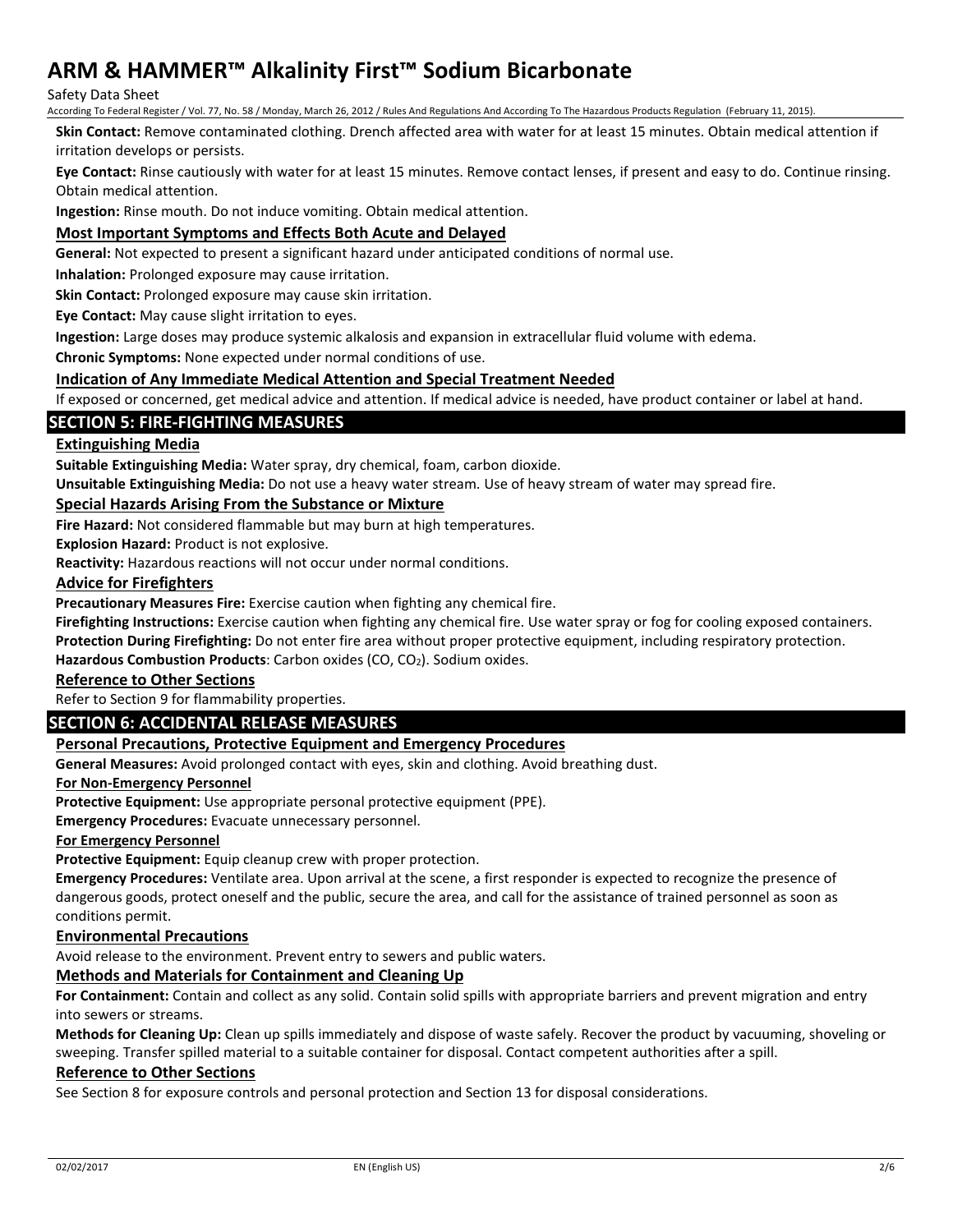Safety Data Sheet

According To Federal Register / Vol. 77, No. 58 / Monday, March 26, 2012 / Rules And Regulations And According To The Hazardous Products Regulation (February 11, 2015).

## **SECTION 7: HANDLING AND STORAGE**

## **Precautions for Safe Handling**

**Precautions for Safe Handling:** Wash hands and other exposed areas with mild soap and water before eating, drinking or smoking and when leaving work. Avoid prolonged contact with eyes, skin and clothing. Avoid breathing dust.

**Hygiene Measures:** Handle in accordance with good industrial hygiene and safety procedures.

## **Conditions for Safe Storage, Including Any Incompatibilities**

**Technical Measures:** Comply with applicable regulations.

**Storage Conditions:** Keep container closed when not in use. Store in a dry, cool place. Keep/Store away from direct sunlight, extremely high or low temperatures and incompatible materials.

**Incompatible Materials:** Strong acids, strong bases, strong oxidizers. Water. Lime.

### **Storage Temperature:** < 65 °C (< 150 °F)

### **Specific End Use(s)**

Food Ingredient, Pharmaceutical, Household and Personal Care Product, Water Treatment, General Industrial Use.

## **SECTION 8: EXPOSURE CONTROLS/PERSONAL PROTECTION**

### **Control Parameters**

For substances listed in section 3 that are not listed here, there are no established Exposure limits from the manufacturer, supplier, importer, or the appropriate advisory agency including: ACGIH (TLV), AIHA (WEEL), NIOSH (REL), OSHA (PEL), Canadian provincial governments, or the Mexican government.

| Particulates not otherwise classified (PNOC) |                                     |                                                                                  |  |
|----------------------------------------------|-------------------------------------|----------------------------------------------------------------------------------|--|
| <b>USA ACGIH</b>                             | ACGIH TWA $(mg/m3)$                 | 3 mg/m <sup>3</sup> Respirable fraction                                          |  |
|                                              |                                     | 10 mg/m <sup>3</sup> Total Dust                                                  |  |
| <b>USA OSHA</b>                              | OSHA PEL (TWA) (mg/m <sup>3</sup> ) | $\overline{5}$ mg/m <sup>3</sup> Respirable fraction                             |  |
|                                              |                                     | 15 mg/m <sup>3</sup> Total Dust                                                  |  |
| Alberta                                      | OEL TWA (mg/m <sup>3</sup> )        | 10 mg/m $3$ (total)                                                              |  |
|                                              |                                     | 3 mg/m <sup>3</sup> (respirable)                                                 |  |
| <b>British Columbia</b>                      | OEL TWA (mg/m <sup>3</sup> )        | 10 mg/m <sup>3</sup> (nuisance dust-total dust)                                  |  |
|                                              |                                     | 3 mg/m <sup>3</sup> (nuisance dust-respirable fraction)                          |  |
| Manitoba                                     | OEL TWA (mg/m <sup>3</sup> )        | 10 mg/m <sup>3</sup> (inhalable particles, recommended)                          |  |
|                                              |                                     | 3 mg/m <sup>3</sup> (respirable particles, recommended)                          |  |
| <b>New Brunswick</b>                         | OEL TWA (mg/m <sup>3</sup> )        | 3 mg/m <sup>3</sup> (particulate matter containing no Asbestos and <1%           |  |
|                                              |                                     | Crystalline silica, respirable fraction)                                         |  |
|                                              |                                     | 10 mg/m <sup>3</sup> (particulate matter containing no Asbestos and <1%          |  |
|                                              |                                     | Crystalline silica, inhalable fraction)                                          |  |
| <b>Newfoundland &amp; Labrador</b>           | OEL TWA (mg/m <sup>3</sup> )        | 10 mg/m <sup>3</sup> (inhalable particles, recommended)                          |  |
|                                              |                                     | 3 mg/m <sup>3</sup> (respirable particles, recommended)                          |  |
| <b>Nova Scotia</b>                           | OEL TWA (mg/m <sup>3</sup> )        | 10 mg/m <sup>3</sup> (inhalable particles, recommended)                          |  |
|                                              |                                     | 3 mg/m <sup>3</sup> (respirable particles, recommended)                          |  |
| <b>Nunavut</b>                               | OEL STEL (mg/m <sup>3</sup> )       | 20 mg/m <sup>3</sup> (insoluble or poorly soluble-inhalable fraction)            |  |
|                                              |                                     | 6 mg/m <sup>3</sup> (insoluble or poorly soluble-respirable fraction)            |  |
| <b>Nunavut</b>                               | OEL TWA (mg/m <sup>3</sup> )        | 10 mg/m <sup>3</sup> (insoluble or poorly soluble-inhalable fraction)            |  |
|                                              |                                     | 3 mg/m <sup>3</sup> (insoluble or poorly soluble-respirable fraction)            |  |
| <b>Northwest Territories</b>                 | OEL STEL (mg/m <sup>3</sup> )       | 20 mg/m <sup>3</sup> (insoluble or poorly soluble-inhalable fraction)            |  |
|                                              |                                     | 6 mg/m <sup>3</sup> (insoluble or poorly soluble-respirable fraction)            |  |
| <b>Northwest Territories</b>                 | OEL TWA (mg/m <sup>3</sup> )        | 10 mg/m <sup>3</sup> (insoluble or poorly soluble-inhalable fraction)            |  |
|                                              |                                     | 3 mg/m <sup>3</sup> (insoluble or poorly soluble-respirable fraction)            |  |
| <b>Ontario</b>                               | OEL TWA (mg/m <sup>3</sup> )        | 10 mg/m <sup>3</sup> (inhalable)                                                 |  |
|                                              |                                     | 3 mg/m <sup>3</sup> (respirable)                                                 |  |
| <b>Prince Edward Island</b>                  | OEL TWA (mg/m <sup>3</sup> )        | 10 mg/m <sup>3</sup> (inhalable particles, recommended)                          |  |
|                                              |                                     | 3 mg/m <sup>3</sup> (respirable particles, recommended)                          |  |
| Québec                                       | VEMP ( $mg/m3$ )                    | 10 mg/m <sup>3</sup> (including dust, inert or nuisance particulates-total dust) |  |
| Saskatchewan                                 | OEL STEL (mg/m <sup>3</sup> )       | 20 mg/m <sup>3</sup> (insoluble or poorly soluble-inhalable fraction)            |  |
|                                              |                                     | 6 mg/m <sup>3</sup> (insoluble or poorly soluble-respirable fraction)            |  |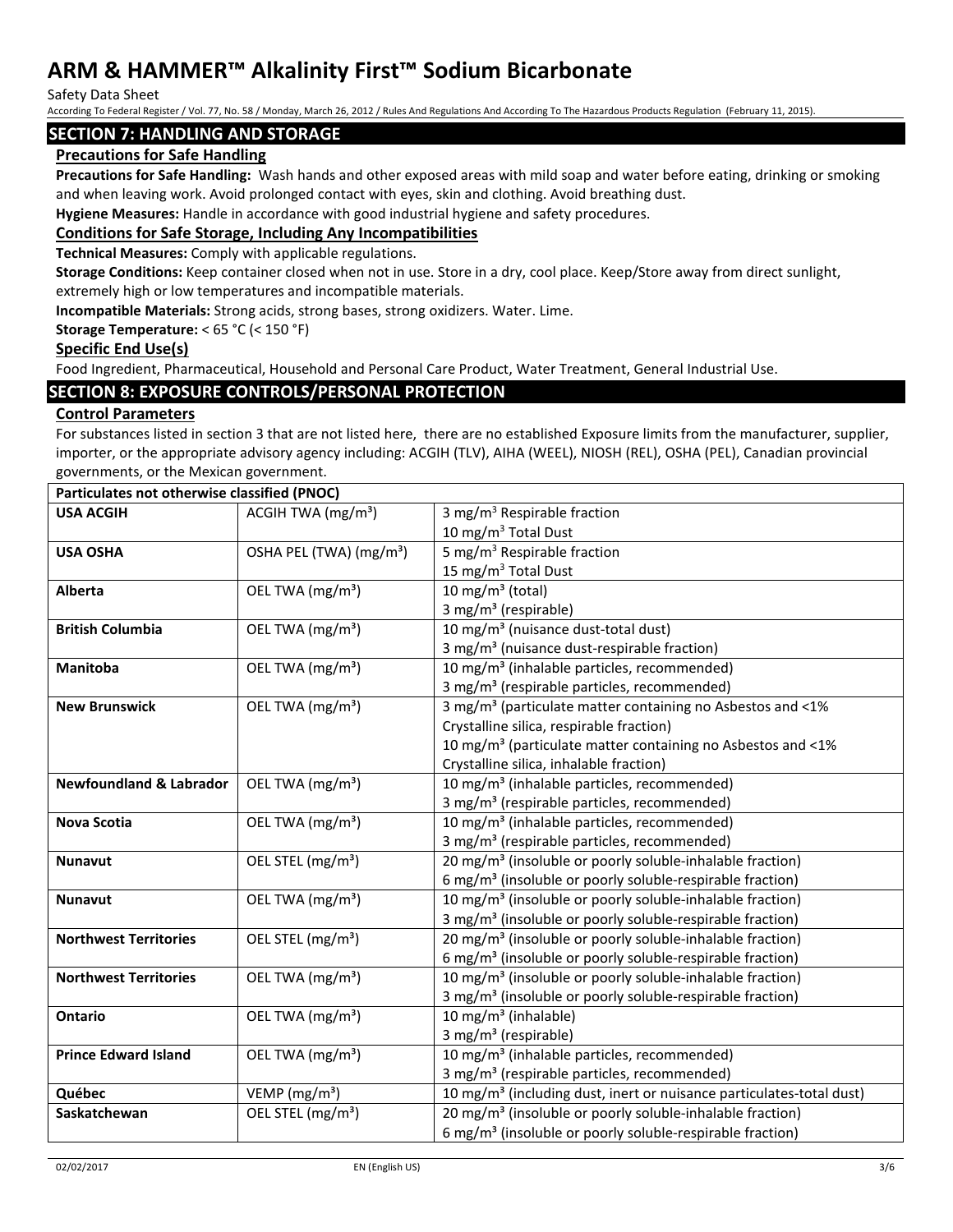Safety Data Sheet

According To Federal Register / Vol. 77, No. 58 / Monday, March 26, 2012 / Rules And Regulations And According To The Hazardous Products Regulation (February 11, 2015).

| Saskatchewan | OEL TWA (mg/m <sup>3</sup> ) | 10 mg/m <sup>3</sup> (insoluble or poorly soluble-inhalable fraction)               |  |  |  |
|--------------|------------------------------|-------------------------------------------------------------------------------------|--|--|--|
|              |                              | $\frac{1}{2}$ 3 mg/m <sup>3</sup> (insoluble or poorly soluble-respirable fraction) |  |  |  |

## **Exposure Controls**

**Appropriate Engineering Controls:** For occupational/workplace settings: Emergency eye wash fountains and safety showers should be available in the immediate vicinity of any potential exposure. Ensure adequate ventilation, especially in confined areas. Ensure all national/local regulations are observed.

**Personal Protective Equipment:** For occupational/workplace settings and bulk quantities: Gloves. Protective clothing. Protective goggles.



**Materials for Protective Clothing:** For occupational/workplace settings: Chemically resistant materials and fabrics.

**Hand Protection:** For occupational/workplace settings: Wear protective gloves.

**Eye Protection:** For occupational/workplace settings: Chemical safety goggles.

**Skin and Body Protection:** Wear suitable protective clothing.

**Respiratory Protection:** If exposure limits are exceeded or irritation is experienced, approved respiratory protection should be worn. In case of inadequate ventilation, oxygen deficient atmosphere, or where exposure levels are not known wear approved respiratory protection.

**Other Information:** When using, do not eat, drink or smoke.

**SECTION 9: PHYSICAL AND CHEMICAL PROPERTIES Information on Basic Physical and Chemical Properties**

| <b>Physical State</b>                         | $\ddot{\phantom{a}}$ | Solid                              |
|-----------------------------------------------|----------------------|------------------------------------|
| Appearance                                    |                      | White, crystalline powder          |
| Odor                                          |                      | None                               |
| <b>Odor Threshold</b>                         |                      | Not available                      |
| рH                                            |                      | 8.2 (1% Solution)                  |
| <b>Evaporation Rate</b>                       |                      | Not available                      |
| <b>Melting Point</b>                          |                      | Not available                      |
| <b>Freezing Point</b>                         |                      | Not available                      |
| <b>Boiling Point</b>                          |                      | Not available                      |
| <b>Flash Point</b>                            |                      | Not available                      |
| <b>Auto-ignition Temperature</b>              |                      | Not available                      |
| <b>Decomposition Temperature</b>              |                      | Not available                      |
| Flammability (solid, gas)                     |                      | Not available                      |
| <b>Lower Flammable Limit</b>                  |                      | Not available                      |
| <b>Upper Flammable Limit</b>                  |                      | Not available                      |
| <b>Vapor Pressure</b>                         |                      | Not available                      |
| <b>Relative Vapor Density at 20°C</b>         |                      | Not available                      |
| <b>Relative Density</b>                       |                      | Not available                      |
| <b>Specific Gravity / Density</b>             |                      | 62 lb/ft3 (993 kg/m3)              |
| <b>Specific Gravity</b>                       |                      | Not available                      |
| <b>Solubility</b>                             |                      | Water: 8.6 g/100ml @ 20 °C (68 °F) |
| <b>Partition Coefficient: N-Octanol/Water</b> |                      | Not available                      |
| <b>Viscosity</b>                              |                      | Not available                      |
|                                               |                      |                                    |

# **SECTION 10: STABILITY AND REACTIVITY**

**Reactivity:** Hazardous reactions will not occur under normal conditions.

**Chemical Stability:** Stable under recommended handling and storage conditions (see section 7).

**Possibility of Hazardous Reactions:** Hazardous polymerization will not occur.

**Conditions to Avoid:** Direct sunlight, extremely high or low temperatures, and incompatible materials.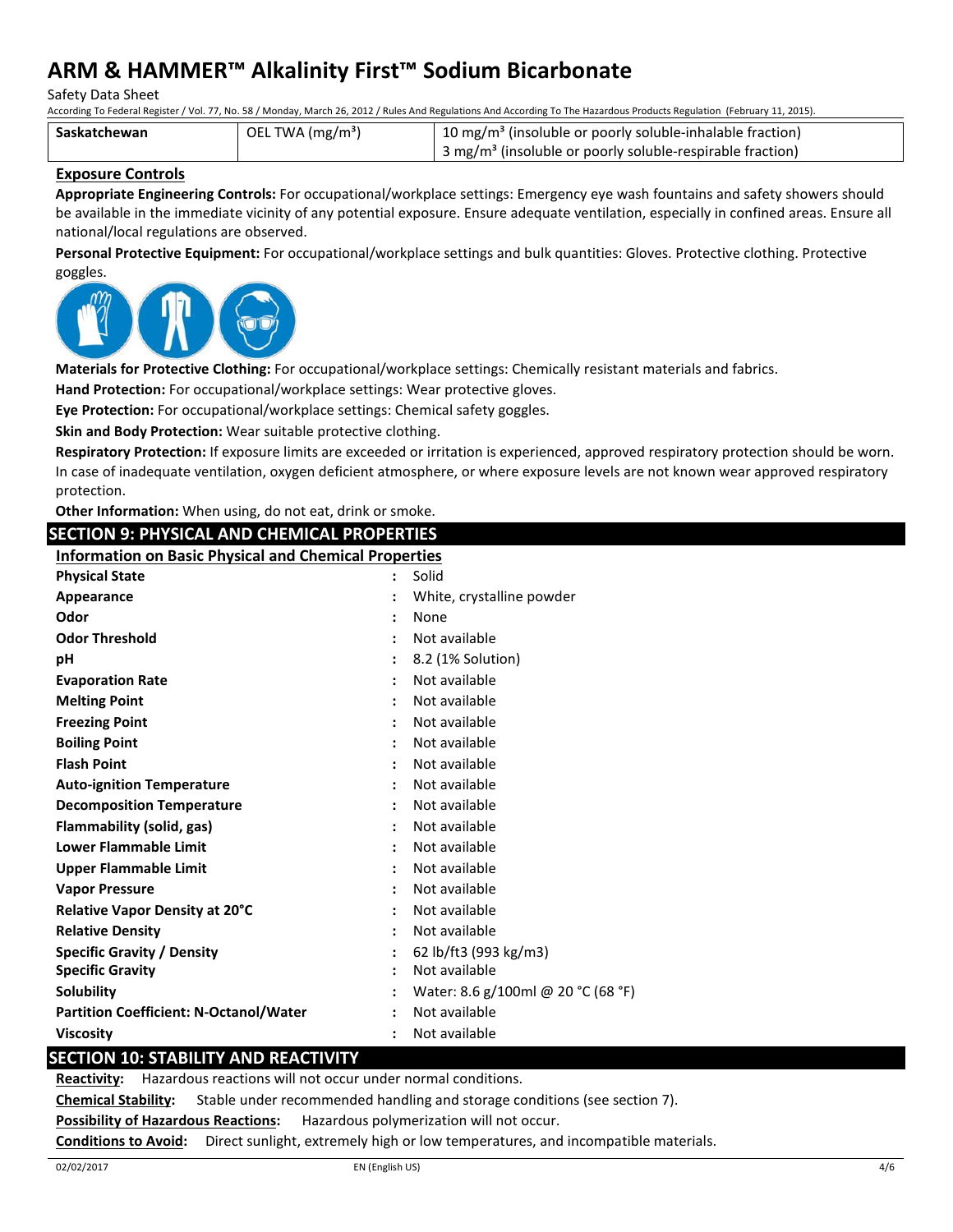Safety Data Sheet

According To Federal Register / Vol. 77, No. 58 / Monday, March 26, 2012 / Rules And Regulations And According To The Hazardous Products Regulation (February 11, 2015).

**Incompatible Materials:** Strong acids, strong bases, strong oxidizers. Water. Lime.

**Hazardous Decomposition Products:** None known. At high temperature may liberate toxic gases.

# **SECTION 11: TOXICOLOGICAL INFORMATION**

**Information on Toxicological Effects - Product**

**Acute Toxicity (Oral):** Not classified

**Acute Toxicity (Dermal):** Not classified

**LD50 and LC50 Data:** Not available **Acute Toxicity (Inhalation):** Not classified

**Skin Corrosion/Irritation:** Not classified

**pH:** 8.2 (1% Solution)

**Eye Damage/Irritation:** Not classified

**pH:** 8.2 (1% Solution)

**Respiratory or Skin Sensitization:** Not classified

**Germ Cell Mutagenicity:** Not classified

**Carcinogenicity:** Not classified

### **Specific Target Organ Toxicity (Repeated Exposure):** Not classified

**Reproductive Toxicity:** Not classified

**Specific Target Organ Toxicity (Single Exposure):** Not classified

**Aspiration Hazard:** Not classified

**Symptoms/Injuries After Inhalation:** Prolonged exposure may cause irritation.

**Symptoms/Injuries After Skin Contact:** Prolonged exposure may cause skin irritation.

**Symptoms/Injuries After Eye Contact:** May cause slight irritation to eyes.

**Symptoms/Injuries After Ingestion:** Large doses may produce systemic alkalosis and expansion in extracellular fluid volume with edema.

**Chronic Symptoms:** None expected under normal conditions of use.

# **Information on Toxicological Effects - Ingredient(s)**

**LD50 and LC50 Data:**

**Sodium bicarbonate (144-55-8)**

**LD50 Oral Rat** 7334 mg/kg

# **SECTION 12: ECOLOGICAL INFORMATION**

**Toxicity**

**Ecology - General:** Not classified.

| ARM & HAMMER™ Alkalinity First™ Sodium Bicarbonate (144-55-8) |                         |  |
|---------------------------------------------------------------|-------------------------|--|
| LC50 Fish 1                                                   | 7100 mg/l Bluegill      |  |
| EC50 Daphnia 1                                                | 4100 mg/l Daphnids      |  |
| LC50 Fish 2                                                   | 7700 mg/l Rainbow Trout |  |

**Persistence and Degradability**

|  | ARM & HAMMER <sup>™</sup> Alkalinity First <sup>™</sup> Sodium Bicarbonate (144-55-8) |  |  |
|--|---------------------------------------------------------------------------------------|--|--|
|  |                                                                                       |  |  |

**Persistence and Degradability | Not established.** 

**Bioaccumulative Potential**

**ARM & HAMMER™ Alkalinity First™ Sodium Bicarbonate (144-55-8)**

**Bioaccumulative Potential Fig. 3.1 | Not established.** 

**Mobility in Soil** Not available

### **Other Adverse Effects**

**Other Information:** Avoid release to the environment.

# **SECTION 13: DISPOSAL CONSIDERATIONS**

**Waste Disposal Recommendations:** Dispose of contents/container in accordance with local, regional, national, territorial, provincial, and international regulations.

**Ecology - Waste Materials:** Avoid release to the environment.